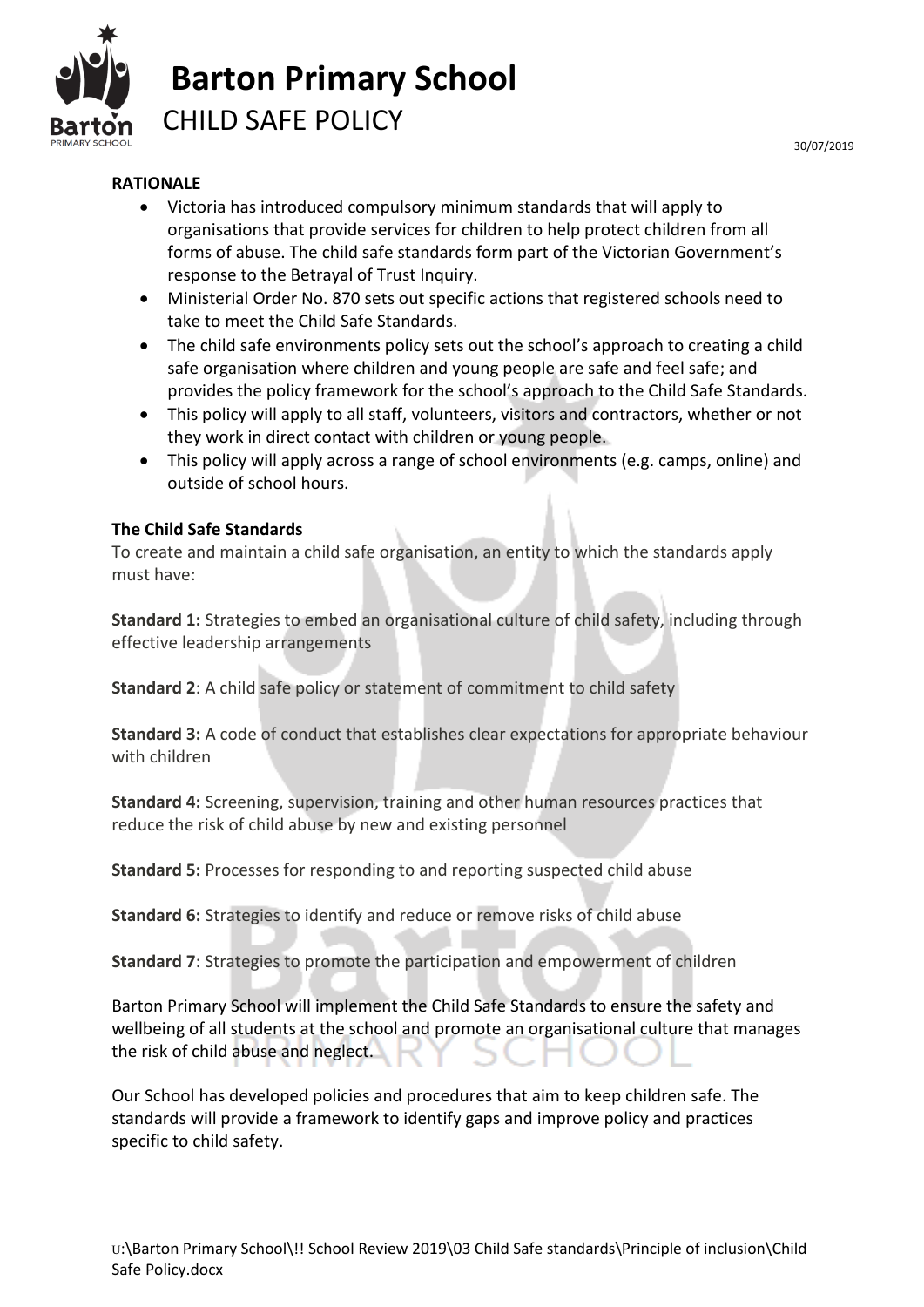

### **AIMS: STATEMENT OF COMMITMENT TO CHILD SAFETY**

- Barton Primary School is committed to the safety and wellbeing of all children and young people. This will be the primary focus of our care and decision-making, with particular attention paid to the cultural safety of Aboriginal children and children from culturally and/or linguistically diverse backgrounds, as well as the safety of children with a disability.
- Barton Primary School has zero tolerance for child abuse.
- Barton Primary School is committed to providing a child safe environment where children and young people are safe and feel safe, and their voices are heard about decisions that affect their lives.
- Every person involved in Barton Primary School has a responsibility to understand the important and specific role he/she plays individually and collectively to ensure that the wellbeing and safety of all children and young people is at the forefront of all they do and every decision they make.
- In its planning, decision-making and operations, Barton Primary School will:
	- i. Take a preventative, proactive and participatory approach to child safety
	- ii. Value and empower children to participate in decisions which affect their lives
	- iii. Foster a culture of openness that supports all persons to safely disclose risks of harm to children
	- iv. Respect diversity in cultures and child rearing practices while keeping child safety paramount
	- v. Provide written guidance on appropriate conduct and behaviour towards children
	- vi. Engage only the most suitable people to work with children and have high quality staff and volunteer supervision and professional development
	- vii. Ensure children know who to talk with if they are worried or are feeling unsafe, and that they are comfortable and encouraged to raise such issues
	- viii. Report suspected abuse, neglect or mistreatment promptly to the appropriate authorities
		- ix. Share information appropriately and lawfully with other organisations where the safety and wellbeing of children is at risk
		- x. Value the input of, and communicate regularly with, families and carers.

### **IMPLEMENTATION**

- Barton Primary School's culture encourages staff to raise, discuss and scrutinise concerns making it more difficult for abuse to occur and remain hidden.
- School leaders and managers will ensure that each person understands their role, responsibilities and behaviour expected in protecting children and young people from abuse and neglect. Staff will comply with the school's Staff Code of Conduct and with other relevant Standards and Codes. The school's Staff Code of Conduct sets out clear awareness of the difference between appropriate and inappropriate

U:\Barton Primary School\!! School Review 2019\03 Child Safe standards\Principle of inclusion\Child Safe Policy.docx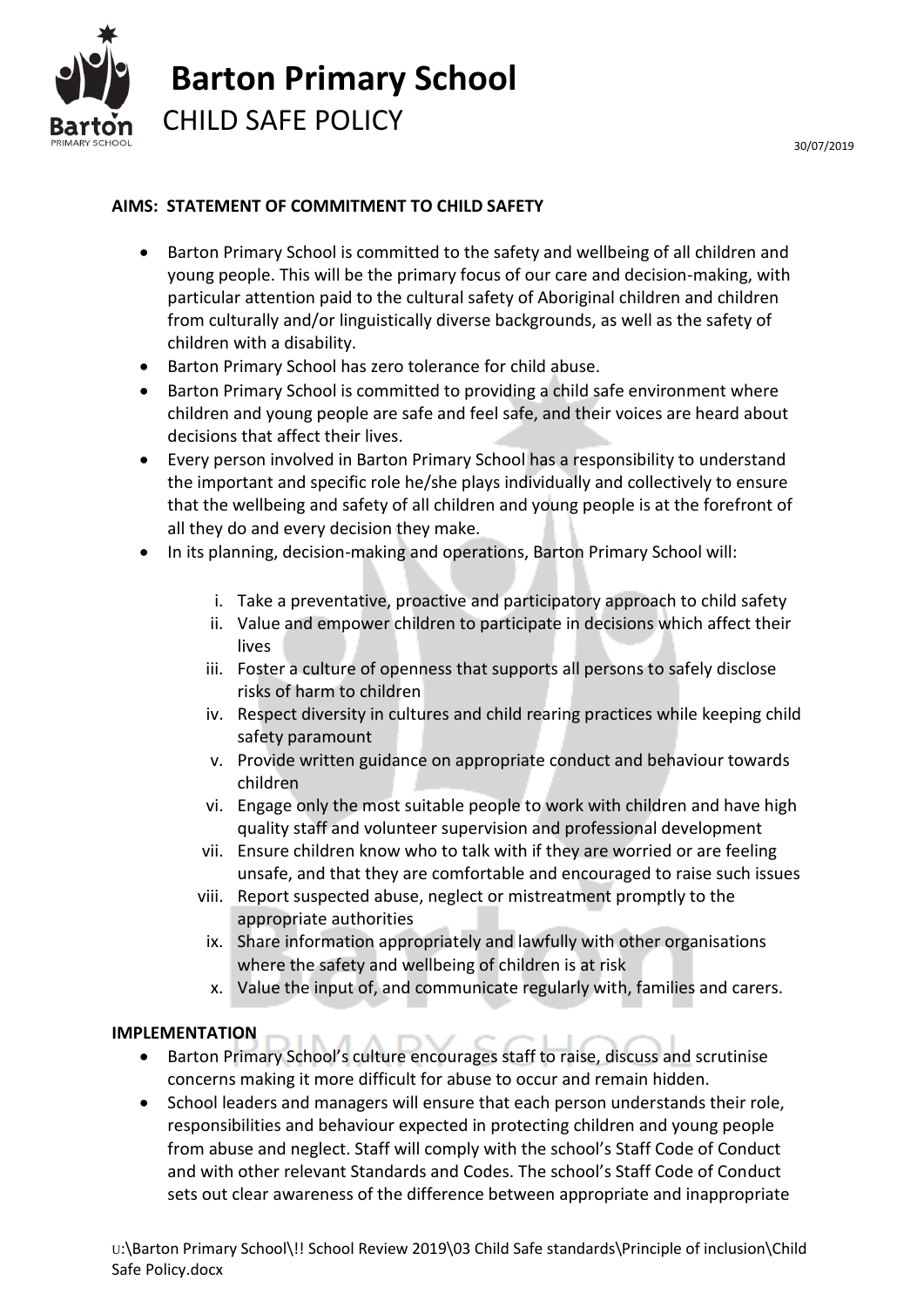

# **Barton Primary School** CHILD SAFE POLICY

behaviour. *(Also refer to the Victorian Institute of Teaching, Victorian Teachers Professional Codes of Conduct and Ethics)*

- School leaders will communicate with community members to ensure that they understand their role, responsibilities and behaviour expected in protecting children and young people from abuse and neglect. Community members and School Council will comply with the school's Community Code of Conduct and the School Council Code of Conduct.
- The school applies best practice standards in the recruitment and screening of staff and will take all reasonable steps to ensure that it engages the most suitable and appropriate people. We will ensure that staff induction, education and training programs are a vital part of our commitment to safeguarding children and young people from abuse and neglect. National Criminal History Records checks and Working with Children Checks will be required according to the school's NCHRC and WWC Policy.
- The school has clear expectations for staff and volunteers in making a report about a child or young person who may be in need of protection. Immediate action should include reporting their concerns to DHHS Child Protection or another appropriate agency and notifying the principal or a member of the school leadership team of their concerns and the reasons for those concerns. *(Refer to the school's Mandatory Reporting Policy)*
- The school believes the wellbeing of children and young people is paramount, and is vigilant in ensuring proper risk management processes are implemented. The school recognises there are potential risks to children and young people and will adopt a risk management approach by undertaking preventative measures.
- The school has developed a safe, inclusive and supportive environment that involves and communicates with children, young people and their parents/care givers. We encourage child and parent/care giver involvement and engagement that informs safe school operations and builds the capability of children and parents/care givers to understand their rights and their responsibilities.
- Considerable importance is placed on safeguarding the confidentiality and privacy of information about particular children and their families. Processes for the collection, use and storage of information is included in school policies. *(Refer to the schools Privacy Policy)*

## **EVALUATION:**

- To ensure ongoing relevance and continuous improvement, this policy will be reviewed in two years as part of the VRQA policy evaluation process.
- Initially, this policy will be reviewed within the first year of its implementation to ensure that it complies with the requirements of Ministerial Order no 870.

## **REFERENCES:**

Definitions: A full list of definitions for Ministerial Order No. 870 <http://www.vrqa.vic.gov.au/childsafe/Pages/Home.aspx> Ministerial Order No 870

<http://www.gazette.vic.gov.au/gazette/Gazettes2016/GG2016S002.pdf> Child Safe Standards – DET

U:\Barton Primary School\!! School Review 2019\03 Child Safe standards\Principle of inclusion\Child Safe Policy.docx